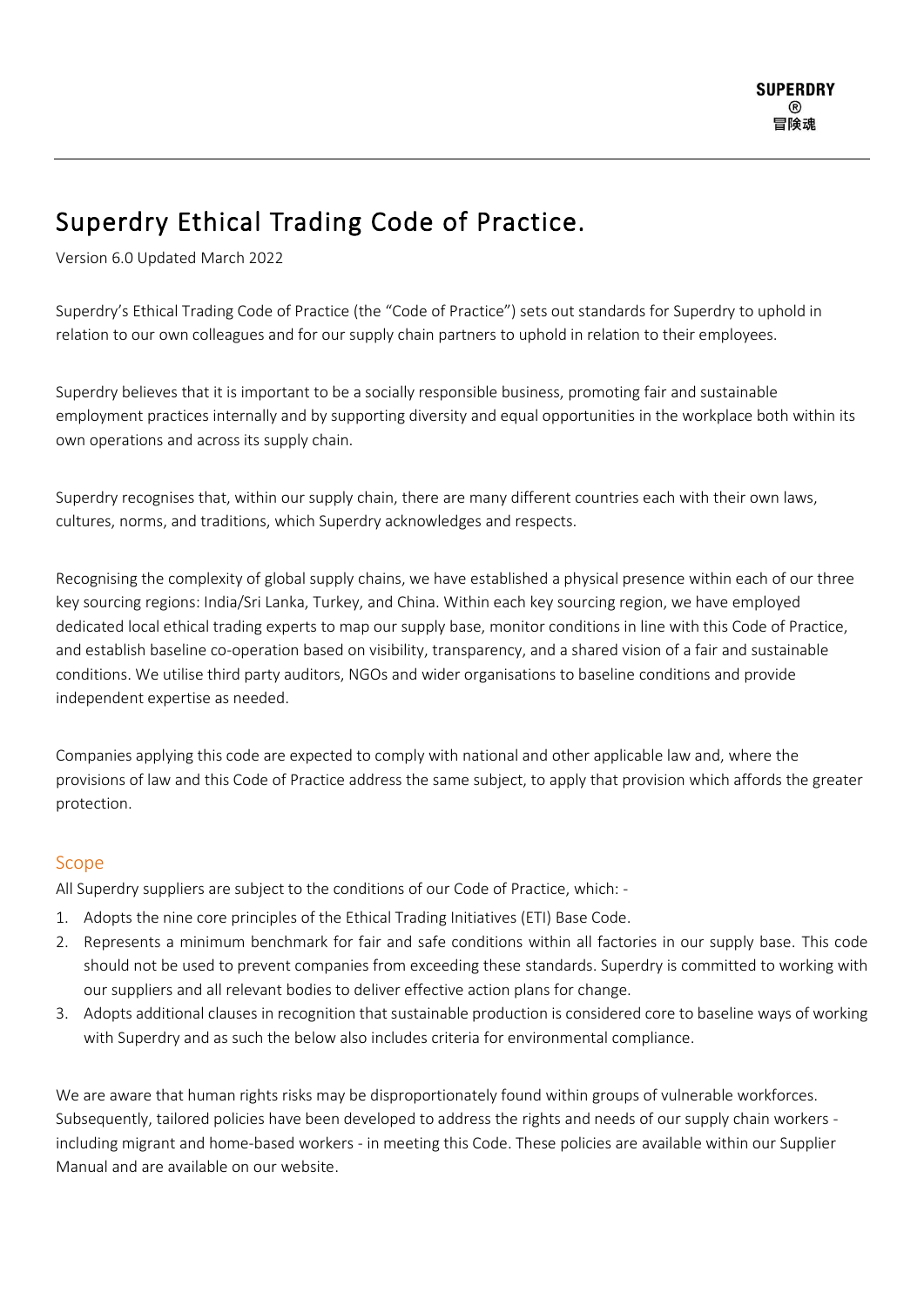# Responsibilities

Superdry is responsible for:

- 1. Monitoring the implementation of our Code of Practice through our supply chain using industry recognised methodologies including semi or unannounced ethical audits and site visits to assess performance against the Ethical Trading Code of Practice.
- 2. Providing reasonable assistance and training to our Suppliers in the implementation of the Ethical Trading Code of Practice.
- 3. Working collaboratively with industry partners, government organisations, non-governmental organisations (NGOs) and trade unions to implement the Ethical Trading Code of Practice effectively and use the most relevant techniques to assess policy adherence.

Our Suppliers are responsible for:

- 1. Signing up to our terms of engagement for Ethical Trading and Sustainable Supply Chains provided in full in our supplier manual.
- 2. Monitoring the implementation of our Code of Practice in all Superdry approved factories and registered subcontracted units.
- 3. Providing full immediate and unaccompanied access and transparency to Superdry and/or our authorised representatives.

For the purpose of assessing compliance with the Ethical Trading Code of Practice, Superdry reserves the right to complete unannounced audits within or outside of the defined audit cycle. In such cases Superdry and/or our authorised representatives, must be given immediate unaccompanied access to the relevant site, without notice to the Supplier.

## Reporting

- 1. Superdry will report progress made in our supply base within our Annual Report.
- 2. Superdry and our Suppliers will use reasonable endeavours to offer workers and other stakeholders a confidential means to report any actual or potential breach of the Ethical Trading Code of Practice.

# **Definitions**

- 1. Child: Any person less than 15 years of age unless local minimum age law stipulates a higher age for work or mandatory schooling, in which case the higher age shall apply. If however, local minimum age law is set at 14 years of age in accordance with developing country exceptions under ILO Convention No. 138, the lower will apply.
- 2. Young Person: Any worker over the age of a child as defined above and under the age of 18.
- 3. Child Labour: Any work by a child or young person younger than the age(s) specified in the above definitions, which does not comply with the provisions of the relevant ILO standards, and any work that is likely to be hazardous or to interfere with the child's or young person's education, or to be harmful to the child's or young person's health or physical, mental, spiritual, moral or social development.
- 4. Homework: means any work carried out by a person in his or her home or in any other premises of his or her choice, other than the Supplier's facilities for remuneration which results in a product or service as specified by the Supplier. This includes work taken home by workers who normally work within the Supplier's facilities but who take work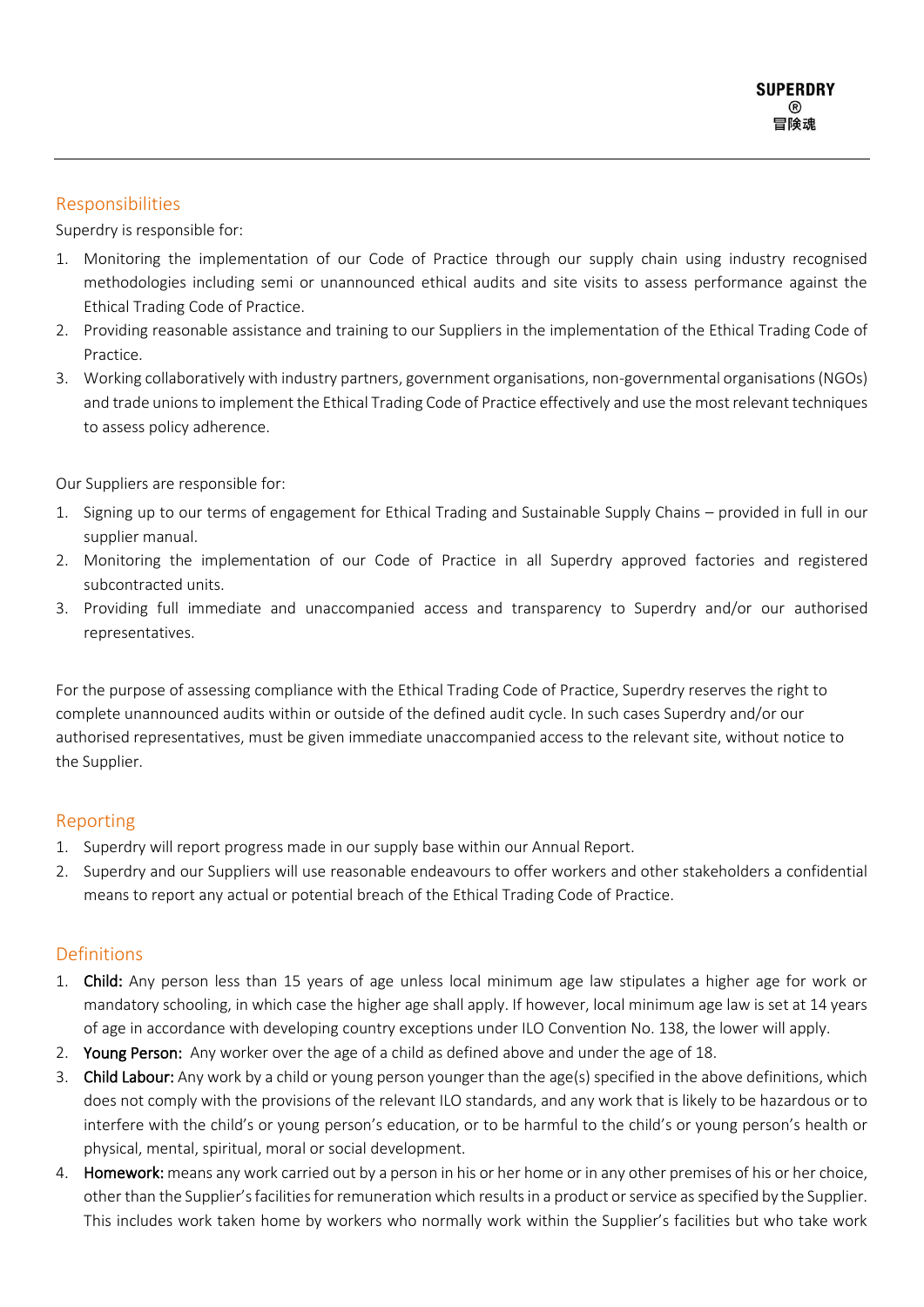home from the Supplier's facilities to complete in their own time.

5. Modern Slavery: Encompasses any slavery, servitude, forced and compulsory labour and human trafficking or analogous activity.

# Ethical Trading Code of Practice - Standard Provisions

#### 1. Employment is freely chosen\*

- I. Under no circumstances shall Superdry nor any Supplier use or in any way benefit from any form of Modern Slavery including but not limited to, forced, bonded or involuntary prison labour.
- II. Workers are not required to lodge "deposits" or their identity papers with their employer and are free to leave their employer after reasonable notice.

## 2. Freedom of association and the right to collective bargaining are respected

- I. Workers, without distinction, have the right to join or form trade unions of their own choosing and to bargain collectively.
- II. The employer adopts an open attitude towards the activities of trade unions and their organisational activities.
- III. Workers representatives are not discriminated against and have access to carry out their representative functions in the workplace\*.
- IV. Where the right to freedom of association and collective bargaining is restricted under law, the employer facilitates, and does not hinder, the development of parallel means for independent and free association and bargaining.

#### 3. Working conditions are safe and hygienic

- I. A safe and hygienic working environment shall be provided, bearing in mind the prevailing knowledge of the industry and of any specific hazards. Adequate steps shall be taken to prevent accidents and injury to health arising out of, associated with, or occurring in the course of work, by minimising, so far as is reasonably practicable, the causes of hazards inherent in the working environment.
- II. Workers shall receive regular and recorded health and safety training, and such training shall be repeated for new or reassigned workers.
- III. Access to clean toilet facilities and to potable water, and, if appropriate, sanitary facilities for food storage shall be provided.
- IV. Accommodation, where provided, shall be clean, safe, and meet the basic needs of the workers.
- V. The company observing the code shall assign responsibility for health and safety to a senior management representative.

#### 4. Child labour shall not be used\*

- I. There shall be no new recruitment of child labour.
- II. Companies shall develop or participate in and contribute to policies and programmes which provide for the transition of any child found to be performing child labour to enable her or him to attend and remain in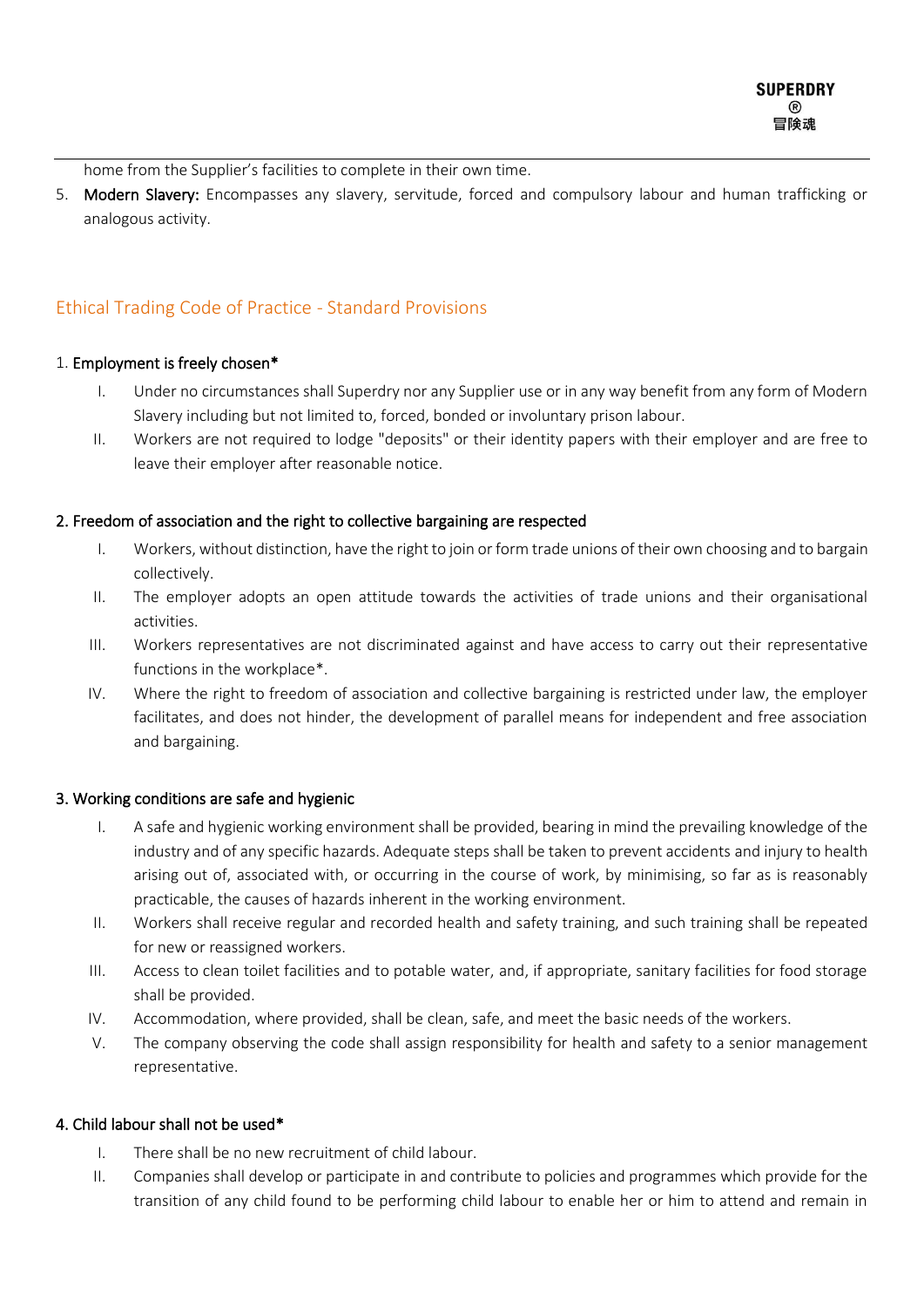quality education until no longer a child; "child" and "child labour" being defined in the appendices.

- III. Children and young persons under 18 shall not be employed at night or in hazardous conditions.
- IV. These policies and procedures shall conform to the provisions of the relevant ILO standards.

## 5. Living wages are paid

- I. Wages and benefits paid for a standard working week meet, at a minimum, national legal standards or industry benchmark standards, whichever is higher. In any event wages should always be enough to meet basic needs and to provide some discretionary income.
- II. All workers shall be provided with written and understandable Information about their employment conditions in respect to wages before they enter employment (including benefits such as annual leave, statutory holiday, maternity, and parental leave\*\*) and about the particulars of their wages for the pay period concerned each time that they are paid.
- III. Deductionsfrom wages as a disciplinary measure shall not be permitted nor shall any deductions from wages not provided for by national law be permitted without the expressed permission of the worker concerned. All disciplinary measures should be recorded.

\*\*Annual, maternity, and parental leave provisions must be in line with local legal requirements as a minimum.

#### 6. Working hours are not excessive

- I. Working hours must comply with national laws, collective agreements, and the provisions of 6.2 to 6.6 below, whichever affords the greater protection for workers. Sub-clauses 6.2 to 6.6 are based on international labour standards.
- II. Working hours, excluding overtime, shall be defined by contract, and shall not exceed 48 hours per week.\*\*\*
- III. All overtime shall be voluntary. Overtime shall be used responsibly, taking into account all the following: the extent, frequency and hours worked by individual workers and the workforce as a whole. It shall not be used to replace regular employment. Overtime shall always be paid in full, and compensated at a premium rate, which is recommended to be not less than 125% of the regular rate of pay.
- IV. The total hours worked in any 7 day period shall not exceed 60 hours, except where covered by clause 6.5 below.
- V. Working hours may exceed 60 hours in any 7-day period only in exceptional circumstances where all of the following are met:
	- i. this is allowed by national law.
	- ii. this is allowed by a collective agreement freely negotiated with a workers' organisation representing a significant portion of the workforce.
	- iii. appropriate safeguards are taken to protect the workers' health and safety; and
	- iv. the employer can demonstrate that exceptional circumstances apply such as unexpected production peaks, accidents, or emergencies.
- VI. Workers shall be provided with sufficient rest breaks.
- VII. Workers shall be provided with at least one day off in every 7-day period or, where allowed by national law, 2 days off in every 14-day period.

\*\*\* International standards recommend the progressive reduction of normal hours of work, when appropriate, to 40 hours per week, without any reduction in workers' wages as hours are reduced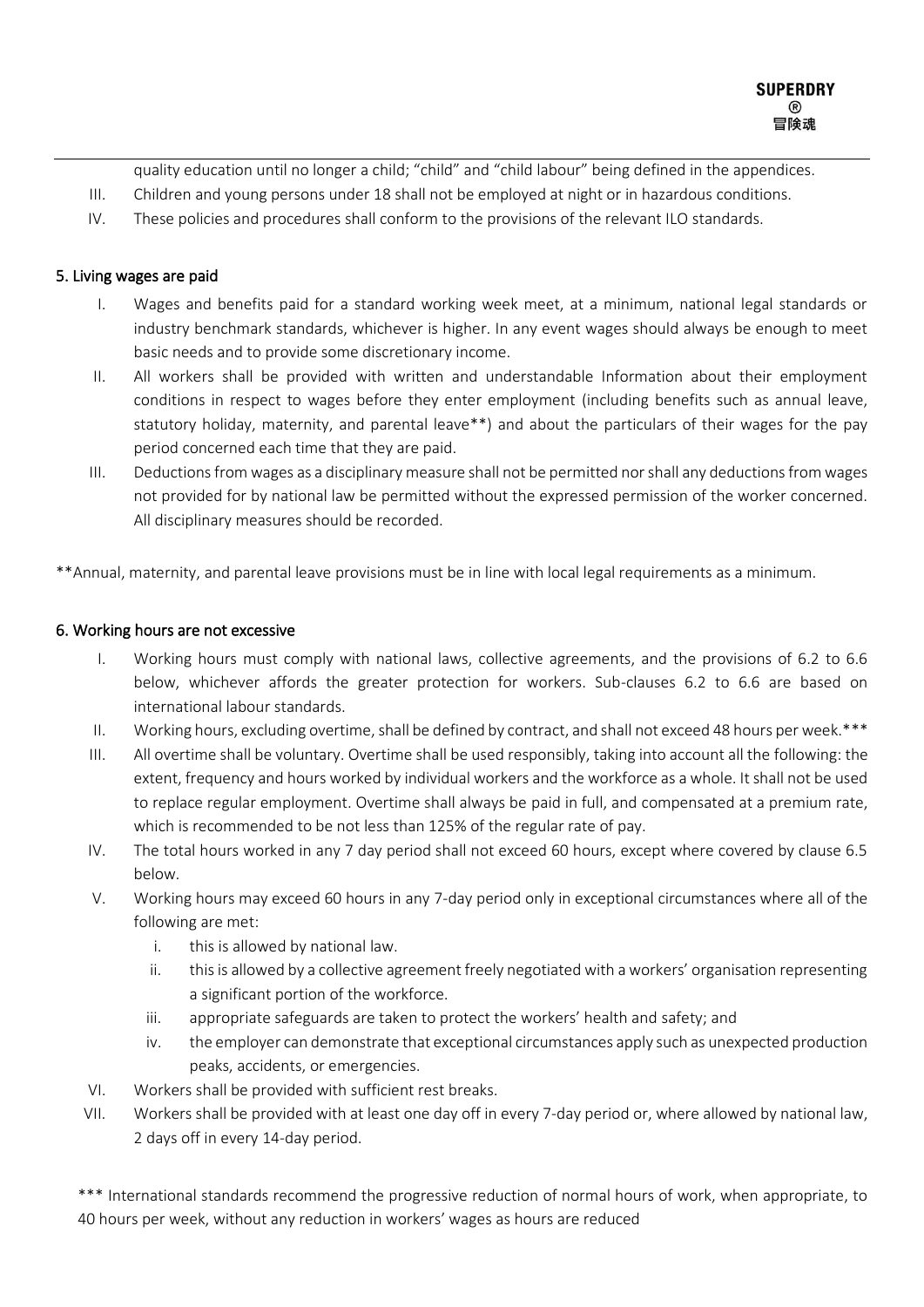## 7. No discrimination is practised\*

I. There is no discrimination in hiring, compensation, access to training, promotion, termination, or retirement based on race, caste, national origin, religion, age, disability, gender, marital status, sexual orientation, union membership or political affiliation.

## 8. Regular employment is provided

- I. To every extent possible work performed must be based on recognised employment relationship established through national law and practice.
- II. Obligations to employees under labour or social security laws and regulations arising from the regular employment relationship shall not be avoided through the use of labour-only contracting, sub-contracting, or home-working arrangements, or through apprenticeship schemes where there is no real intent to impart skills or provide regular employment, nor shall any such obligations be avoided through the excessive use of fixed-term contracts of employment.

## 9. No harsh or inhumane treatment is allowed\*

I. Physical abuse or discipline, the threat of physical abuse, sexual or other harassment and verbal abuse or other forms of intimidation shall be prohibited.

#### 10. The environment shall be protected

- I. All operations comply with local environmental legislation with appropriate operating permits and licenses, as well as relevant international agreements, principles, objectives, responsibilities, and standards with regard to the environment.
- II. Policies and procedures in place to comply with legal compliance for Environment in line with material environmental impacts.

#### 11. All sub-contracting and home working shall be authorised

- I. Suppliers are not authorised to sub-contract any part of their business related to the production of goods or services they provide either directly or indirectly to Superdry without the prior registration, written consent and/or approval of Superdry.
- II. Similarly, sub-contractors are not authorised to sub-contract any part of their business related to the production of goods or services they provide either directly or indirectly to Superdry without the prior written consent and approval of Superdry.
- III. Homeworking is not authorised without the prior written consent and approval of Superdry (see 'Homeworker Policy').

## 12. Anti-corruption and Bribery\*

I. All suppliers required to comply with Superdry's Anti-Corruption and Bribery Policy (see 'Anti Bribery and Corruption Policy)